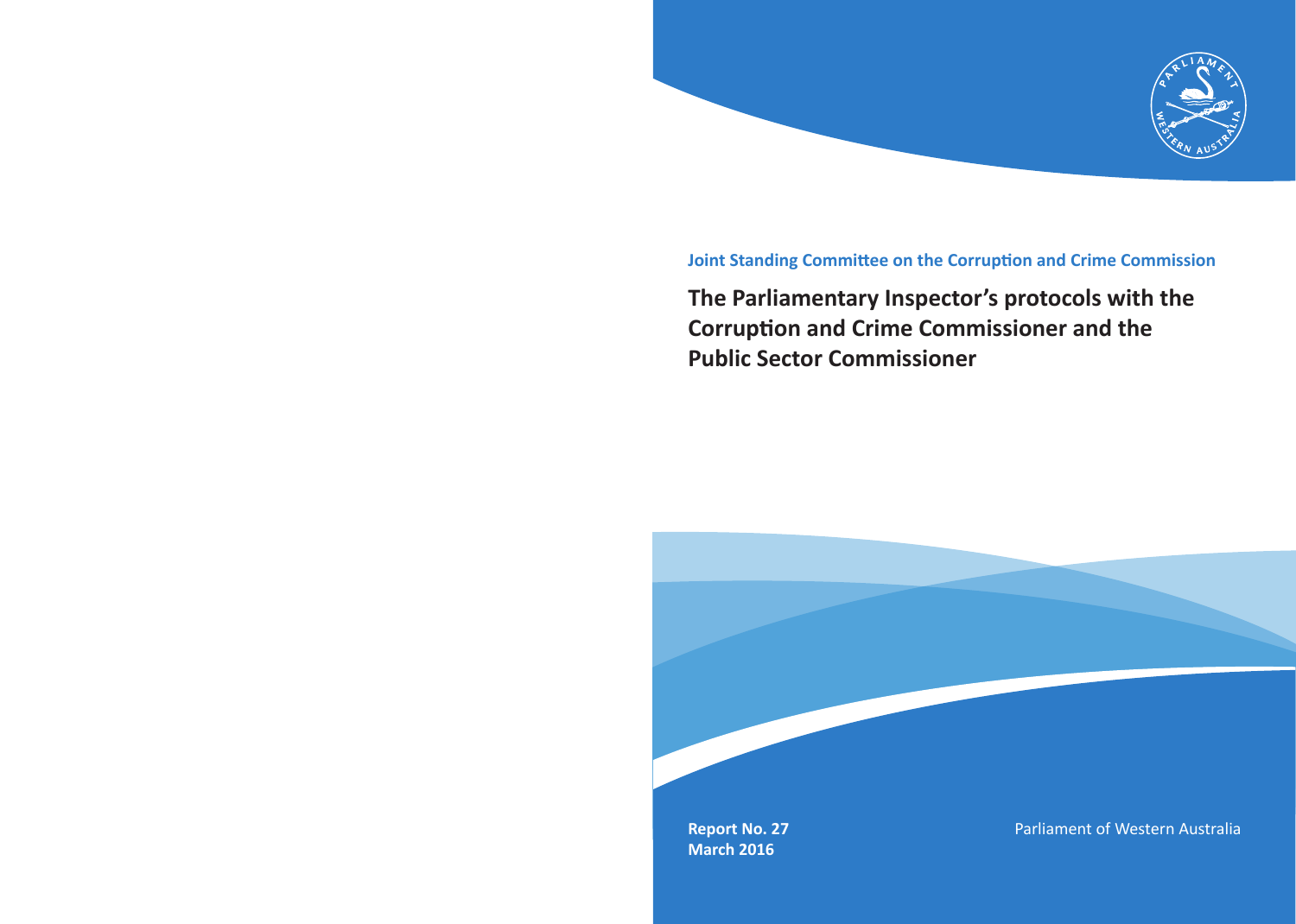#### Committee Members

| Chairman        | Hon. Nick Goiran, BCom, LLB, MLC<br>Member for the South Metropolitan Region |
|-----------------|------------------------------------------------------------------------------|
| Deputy Chairman | Mr Peter Watson, MLA<br>Member for Albany                                    |
| Members         | Hon. Adele Farina, BA, LLB, MLC<br>Member for the South West Region          |
|                 | Mr Nathan Morton, BSc, GradDipEd, MLA<br>Member for Forrestfield             |

#### Committee Staff

| Principal Research Officer | Dr David Worth, DipAeroEng, MBA, PhD |
|----------------------------|--------------------------------------|
| Research Officer           | Ms Jovita Hogan, BA (Hons)           |

| Legislative Assembly | Tel: (08) 9222 7469                      |
|----------------------|------------------------------------------|
| Parliament House     | Fax: (08) 9222 7804                      |
| Harvest Terrace      | Email: jscccc@parliament.wa.gov.au       |
| PERTH WA 6000        | Website: www.parliament.wa.gov.au/jscccc |

**Published by the Parliament of Western Australia, Perth. March 2016.** ISBN: 978-1-925116-29-8

(Series: Western Australia. Parliament. Legislative Assembly. Committees. Joint Standing Committee on the Corruption and Crime Commission. Report 27)

328.365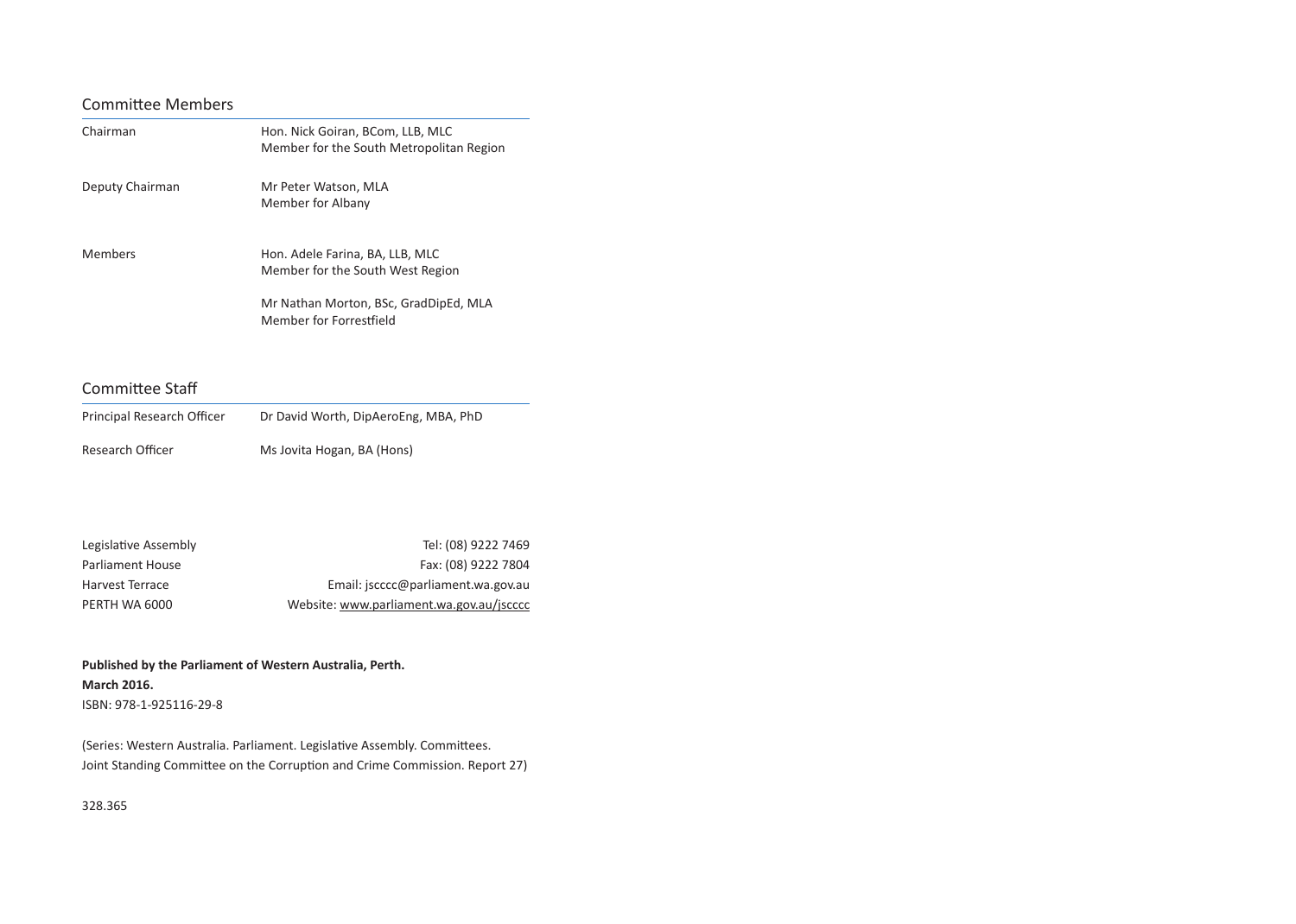# **Joint Standing Committee on the Corruption and Crime Commission**

# The Parliamentary Inspector's protocols with the Corruption and Crime Commissioner and the Public Sector Commissioner

Report No. 27

Presented by

**Hon Nick Goiran, MLC and Mr Peter Watson, MLA**

Laid on the Table of the Legislative Assembly and Legislative Council on 17 March 2016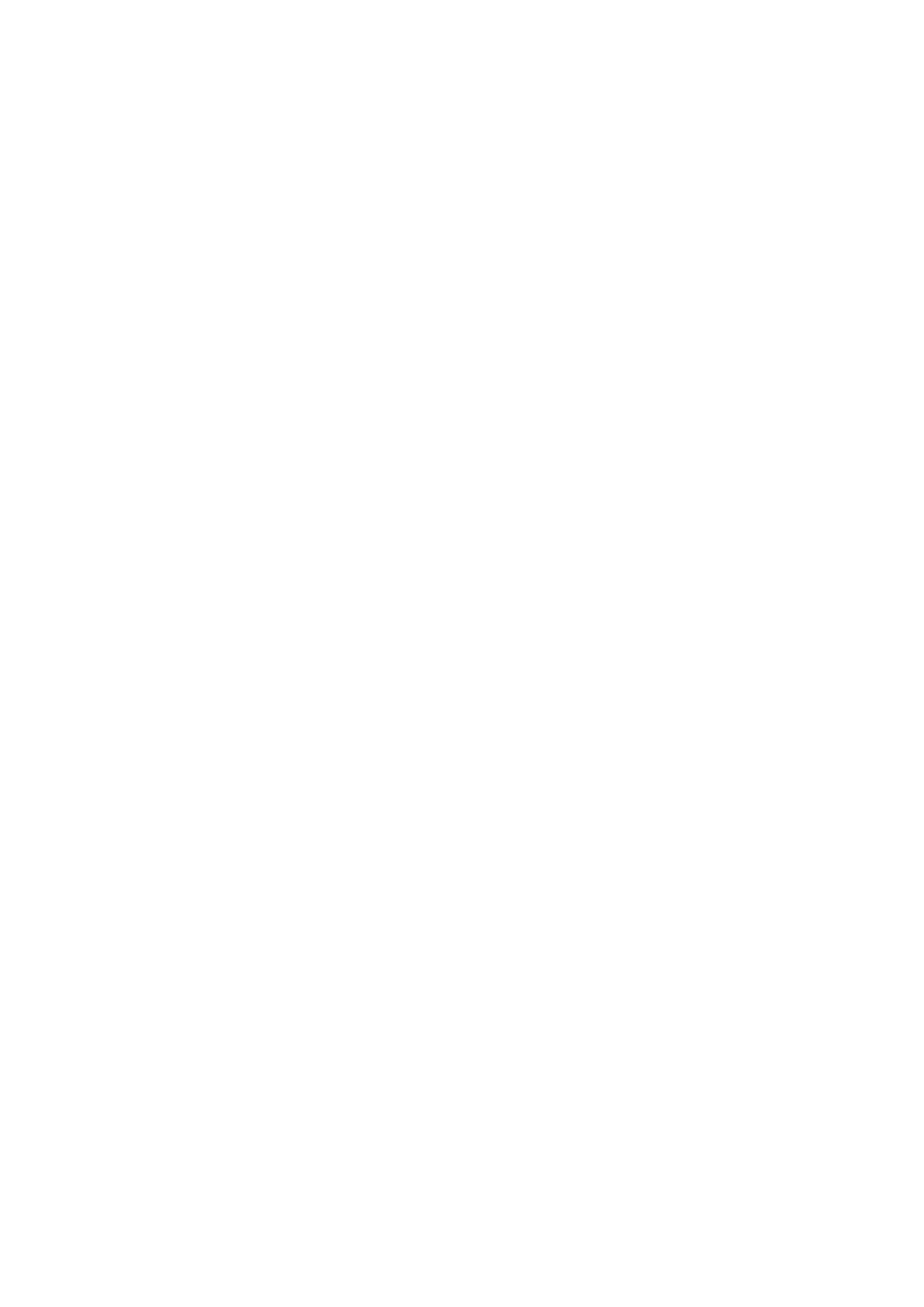### **Chairman's Foreword**

his report by the Joint Standing Committee provides the Western Australian Parliament with background information for two protocols developed by the Parliamentary Inspector of the Corruption and Crime Commission (PICCC), his report by the Joint Standing Committee provides the Western Australian<br>
Parliament with background information for two protocols developed by the<br>
Parliamentary Inspector of the Corruption and Crime Commissioner, Hon J McKechnie, QC, and the Public Sector Commissioner, Mr Mal Wauchope.

These two protocols assist the effective operation of the *Corruption, Crime and Misconduct Act 2003* (CCM Act) by ensuring that the PICCC retains the responsibility for overseeing any allegation of misconduct made against Corruption and Crime Commission officers, other than the most trivial.

I would like to thank the PICCC and the two Commissioners for their efforts in completing these protocols while completing the urgent work required to implement in a short time frame the necessary organisational changes to take up their new responsibilities flowing from the CCM Act.

I would like to thank my fellow Committee Members for their input on this report; the Committee's Deputy Chairman, the Member for Albany, Mr Peter Watson MLA; the Member for Forrestfield, Mr Nathan Morton MLA, and the Member for the South West Region, Hon Adele Farina MLC. The Committee members were ably supported by the Committee's Secretariat, Dr David Worth and Ms Jovita Hogan.

**HON NICK GOIRAN, MLC CHAIRMAN**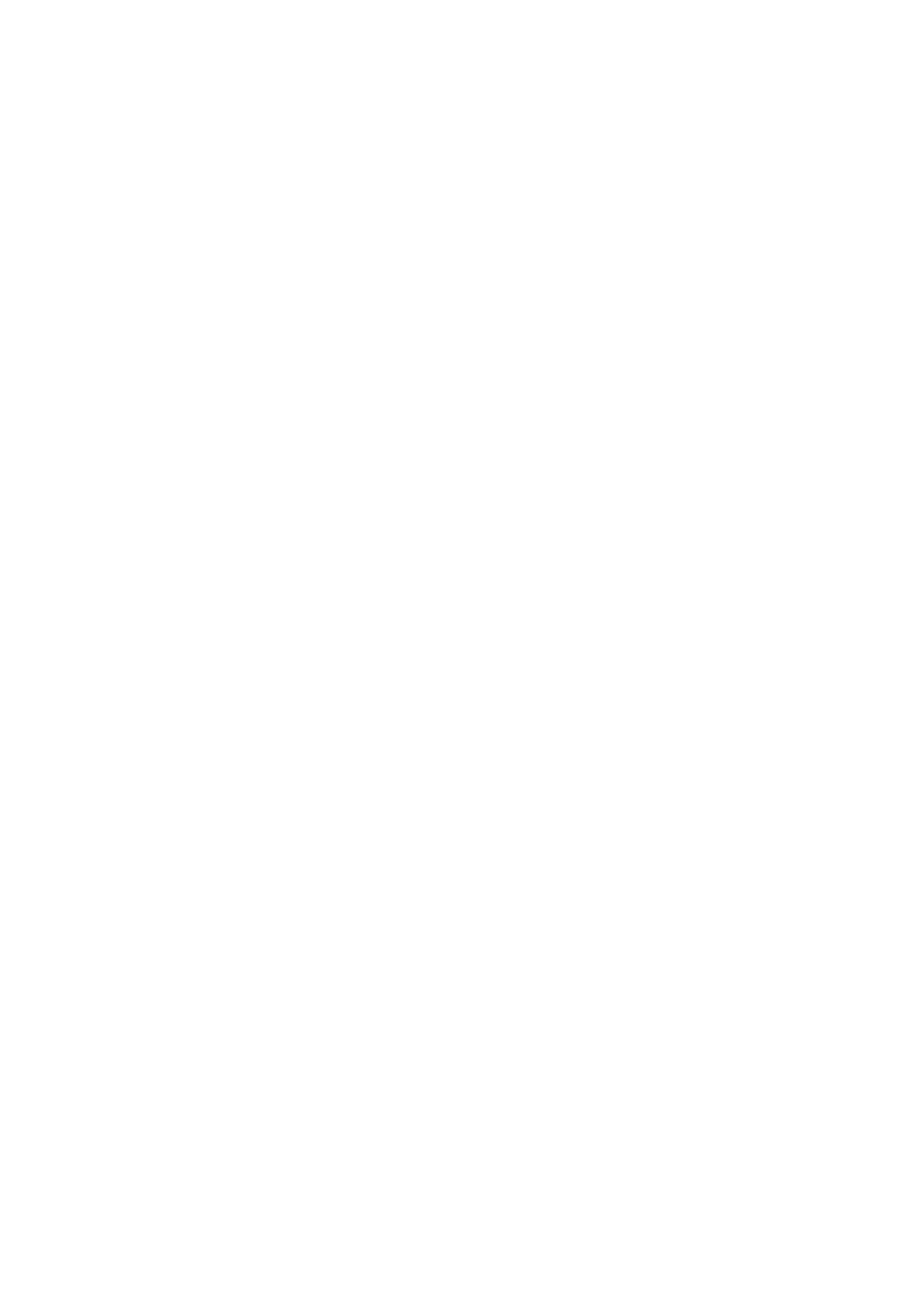### **Contents**

|             | <b>Findings and Recommendations</b> |                                                                                           |    |
|-------------|-------------------------------------|-------------------------------------------------------------------------------------------|----|
| 1           |                                     | Two joint Protocols developed by the PICCC                                                | 1  |
|             |                                     | Introduction                                                                              | 1  |
|             |                                     | Protocol between the Parliamentary Inspector and the Corruption and Crime<br>Commissioner | 1  |
|             |                                     | Protocol between the Parliamentary Inspector and the Public Sector                        |    |
|             |                                     | Commissioner                                                                              | 2  |
|             |                                     | Conclusion                                                                                | 5  |
|             |                                     |                                                                                           |    |
|             |                                     | Appendices                                                                                | 7  |
|             | 1                                   | Protocol with CCC Commissioner in regard to the use of section 196 of                     |    |
| the CCM Act |                                     |                                                                                           | 7  |
|             | 2                                   | Protocol with Public Sector Commissioner in regard to the use of section 45G              |    |
|             |                                     | of the CCM Act                                                                            | 9  |
|             | 3                                   | Committee's functions and powers                                                          | 11 |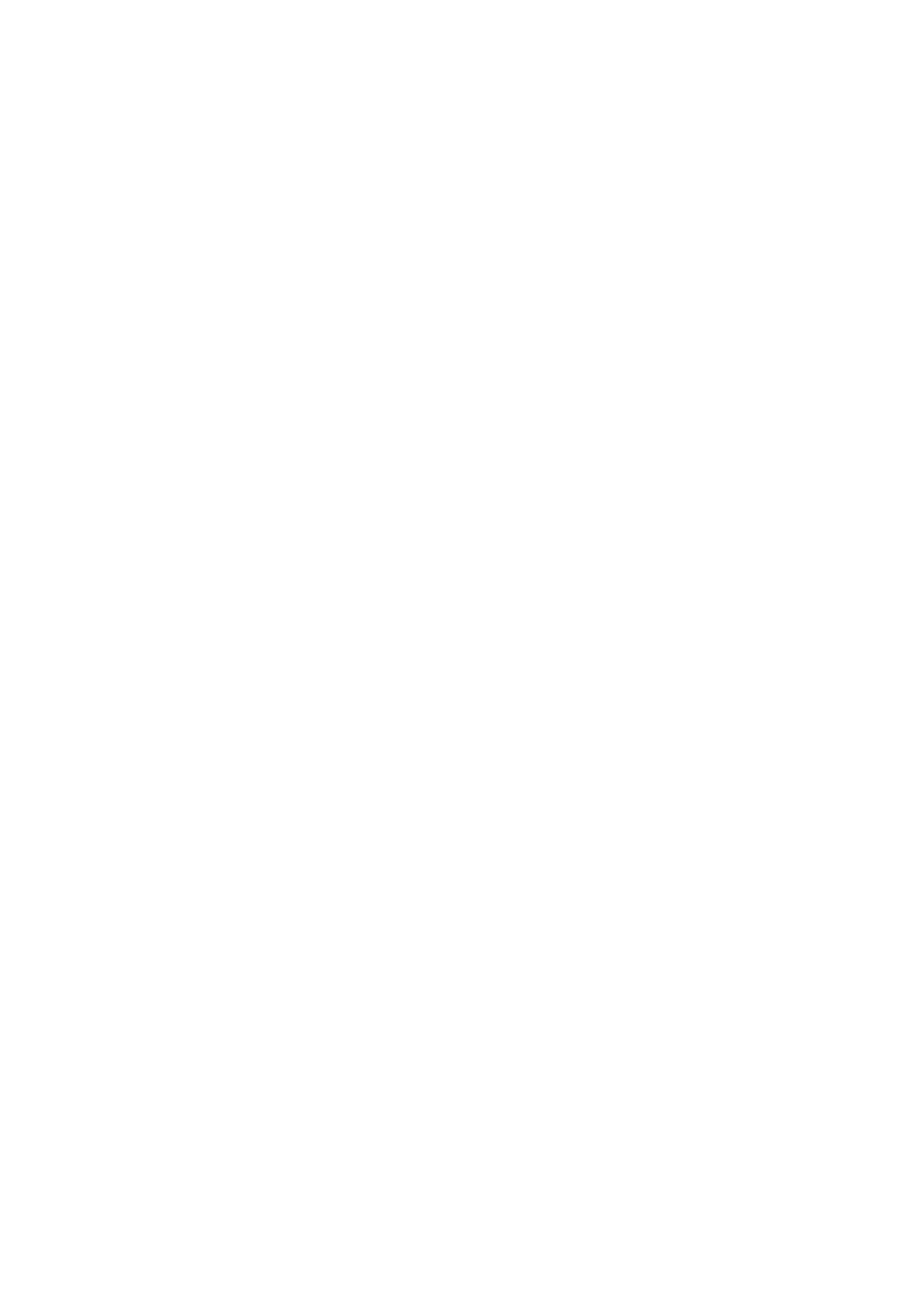### **Findings and Recommendations**

#### **Finding 1 Page [4](#page-13-0)**

The Protocol developed by the Public Sector Commissioner and the Parliamentary Inspector of the Corruption and Crime Commission is intended to ensure that there is clarity between them and the Corruption and Crime Commission in regard to the handling of allegations of minor misconduct made against officers of the Corruption and Crime Commission.

#### **Recommendation 1 Page [4](#page-13-1)**

The Parliamentary Inspector of the Corruption and Crime Commission should report to Parliament, no later than in his 2015-16 Annual Report, on the effectiveness of the Protocol he has developed with the Public Sector Commissioner on the handling of allegations of minor misconduct made against officers of the Corruption and Crime Commission.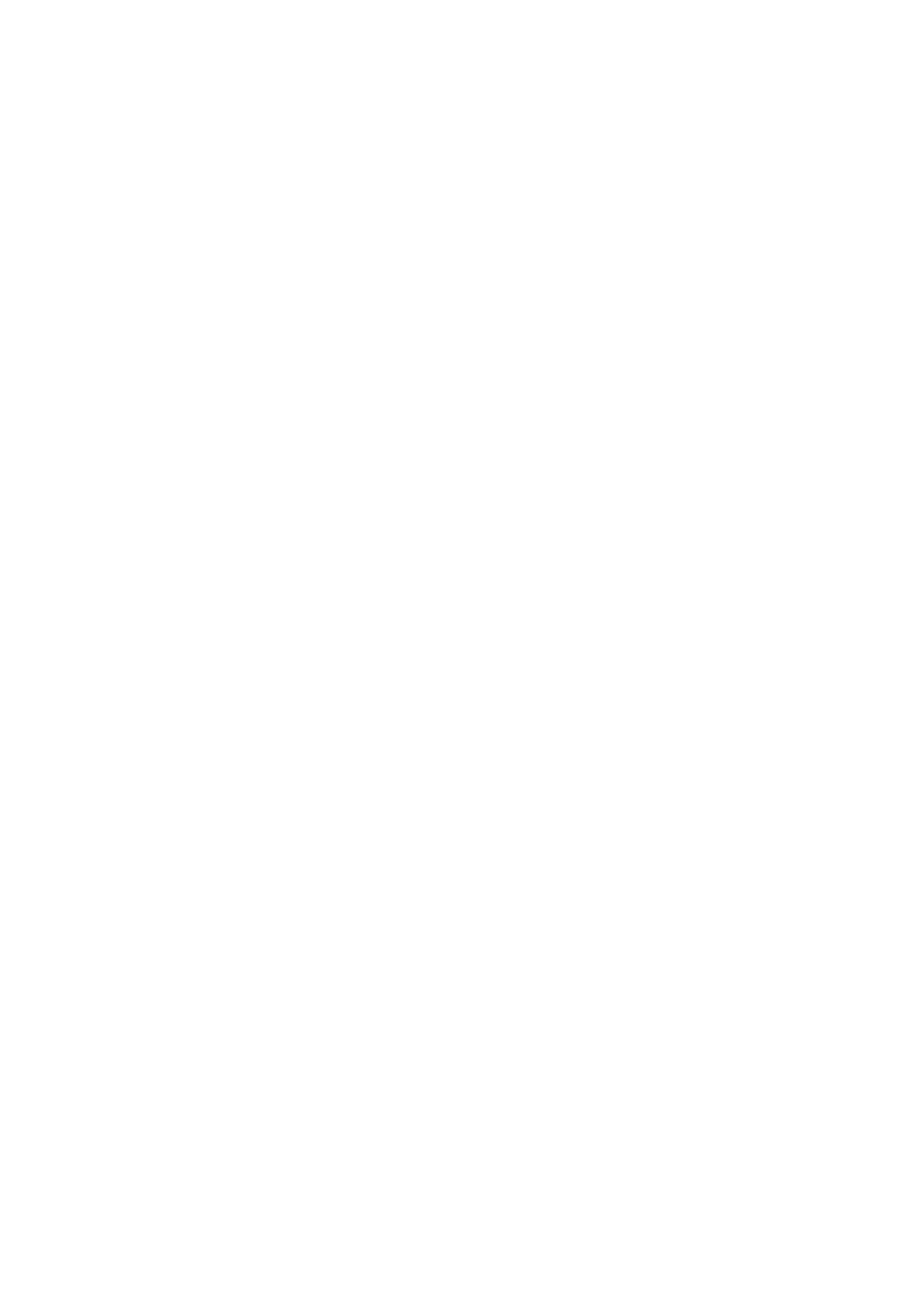### <span id="page-10-0"></span>**Chapter 1**

### **Two joint Protocols developed by the PICCC**

*This Protocol, in addition to the s 196(4) Protocol settled between Commissioner McKechnie QC and me earlier this year, completes the process of ensuring that I receive formal notification of an allegation received by the Commission, or the Public Sector Commission, which is made about a Commission officer***. Hon Michael Murray QC, Parliamentary Inspector.**

#### <span id="page-10-1"></span>**Introduction**

The purpose of this report is to inform the Western Australian Parliament of separate Protocols developed by the Parliamentary Inspector of the Corruption and Crime Commission (PICCC), Hon Michael Murray QC, with the Corruption and Crime Commissioner and the Public Sector Commissioner to improve the effectiveness of the State's integrity framework.

The two Protocols were provided to the Joint Standing Committee by the PICCC in late 2015 and they complete a process he undertook to ensure that he receives formal notification of any allegation of misconduct made against Commission officers.<sup>1</sup> The two Protocols are attached as Appendices 1 and 2 to this report.

### <span id="page-10-2"></span>**Protocol between the Parliamentary Inspector and the Corruption and Crime Commissioner**

The Committee previously reported to Parliament on the Protocol developed between the PICCC and the new Corruption and Crime Commissioner, Hon John McKechnie QC, in June 2015. Its Report 20, *The Operation of section 196(4) of the Corruption and Crime*  Commission Act 2003<sup>2</sup>, finalised an issue that had been the source of tension between the PICCC and the previous Commissioner, Mr Roger Macknay, QC.

This tension was over the differing interpretation and application of section 196(4) of the *Corruption and Crime Commission Act 2003* (CCC Act). The PICCC discovered in 2013 that he and the CCC had differing interpretations of the word 'allegation'

 $\overline{\phantom{a}}$ 1 Hon Michael Murray QC, Parliamentary Inspector of the Corruption and Crime Commission, Letter, 10 November 2015.

<sup>2</sup> Joint Standing Committee on the Corruption and Crime Commission, *The Operation of section 196(4) of the Corruption and Crime Commission Act 2003*, 18 June 2015. Available at: [www.parliament.wa.gov.au/Parliament/commit.nsf/\(Report+Lookup+by+Com+ID\)/6766D3050E5](http://www.parliament.wa.gov.au/Parliament/commit.nsf/(Report+Lookup+by+Com+ID)/6766D3050E51BC5948257E670028CB6D/$file/Report%2020-%20PICCC%20on%20s196(4)-%20June%202015.pdf) [1BC5948257E670028CB6D/\\$file/Report%2020-%20PICCC%20on%20s196\(4\)-](http://www.parliament.wa.gov.au/Parliament/commit.nsf/(Report+Lookup+by+Com+ID)/6766D3050E51BC5948257E670028CB6D/$file/Report%2020-%20PICCC%20on%20s196(4)-%20June%202015.pdf) [%20June%202015.pdf.](http://www.parliament.wa.gov.au/Parliament/commit.nsf/(Report+Lookup+by+Com+ID)/6766D3050E51BC5948257E670028CB6D/$file/Report%2020-%20PICCC%20on%20s196(4)-%20June%202015.pdf) Accessed on 1 February 2016.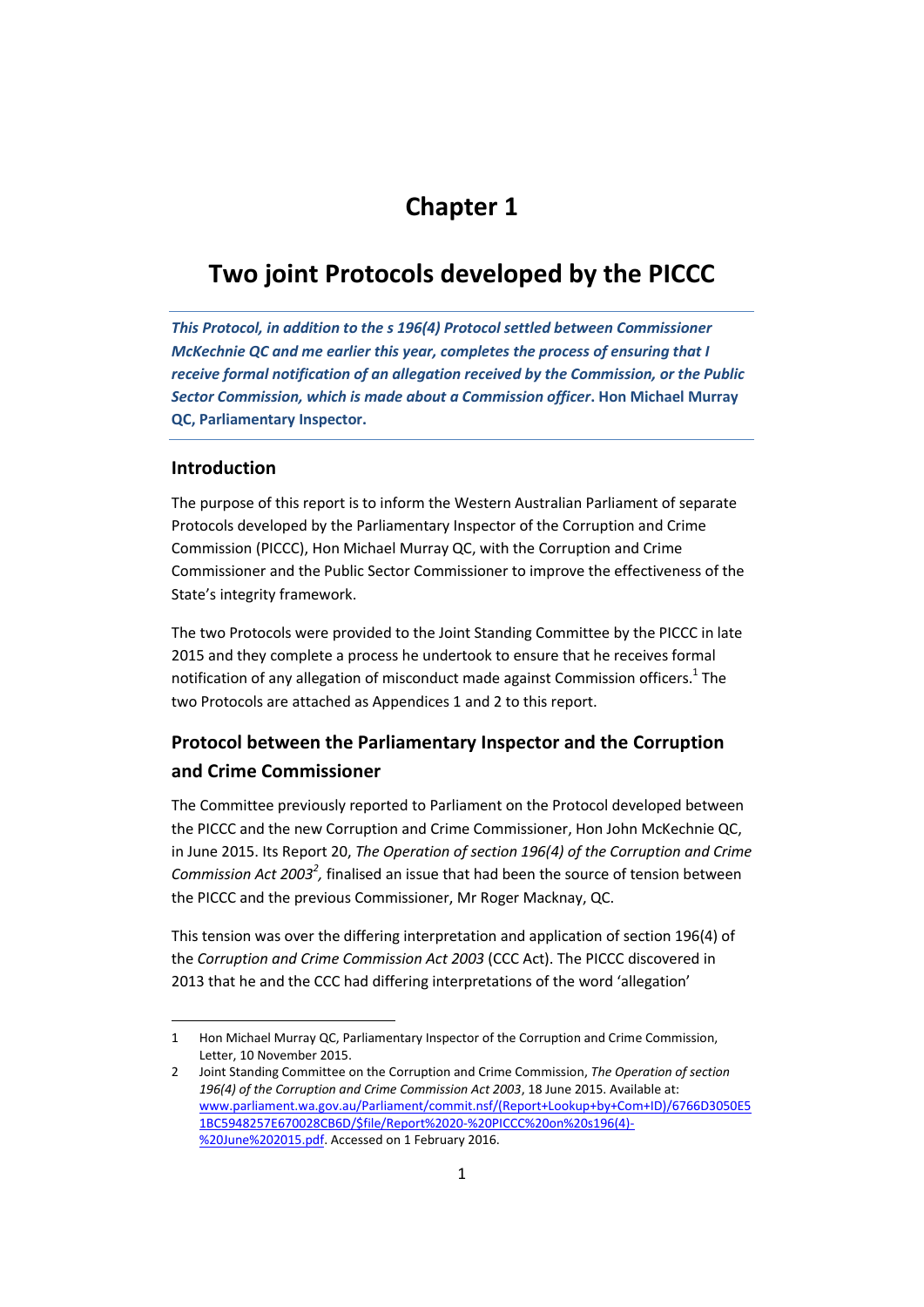#### Chapter 1

 $\overline{\phantom{a}}$ 

contained in this section. This had resulted in the CCC limiting the notification of allegations of misconduct made against CCC officers to those circumstances in which the CCC determined that the subject-matter of an allegation could constitute misconduct.

The CCC Act was amended in 2015. Section 196(4), however, of the new *Corruption, Crime and Misconduct Act 2003* (the CCM Act) was unchanged. It provides the following obligation for the CCC:

*The Commission is to notify the Parliamentary Inspector whenever it receives an allegation that concerns, or may concern, an officer of the Commission and at any time the Parliamentary Inspector may review the Commission's acts and proceedings with respect to its consideration of such an allegation.<sup>3</sup>*

The Committee's Report 20 described the various communications that had taken place between the PICCC and the Corruption and Crime Commission in an effort to reach an agreed position on the interpretation of those circumstances that would require a notification to him of allegations made against a Commission officer.

The negotiations culminated in the joint signing of a report to the Committee by the PICCC and the new Commissioner of the Corruption and Crime Commission, Hon John McKechnie, QC containing a Protocol on a joint understanding of how section 196(4) will operate. The Protocol will ensure that the PICCC is notified in all circumstances of allegations against CCC staff, other than the most trivial. The new Protocol was raised as a significant achievement by the PICCC in his 2014-15 Annual report.<sup>4</sup>

The Committee recommended in Report 20 that the Parliamentary Inspector report on the effectiveness of the Protocol in his 2015-16 Annual Report. The Committee will continue to monitor the arrangement provided for in this Protocol between the PICCC and the CCC Commissioner.

### <span id="page-11-0"></span>**Protocol between the Parliamentary Inspector and the Public Sector Commissioner**

The genesis of this second Protocol were the amendments to the *Corruption and Crime Commission Act 2003* in 2015 that saw the responsibility for handling allegations of minor misconduct made against the State's public officers, other than WAPOL officers,

<sup>3</sup> AustLII, *Corruption, Crime and Misconduct Act 2003*, nd. Available at: [www5.austlii.edu.au/au/legis/wa/consol\\_act/ccama2003330/s196.html.](http://www5.austlii.edu.au/au/legis/wa/consol_act/ccama2003330/s196.html) Accessed on 1 February 2016.

<sup>4</sup> Parliamentary Inspector of the Corruption and Crime Commission, *Annual Report 2014-2015*, nd, p5. Available at[: www.piccc.wa.gov.au/\\_files/PICCC\\_Annual\\_Report\\_2014\\_2015.pdf.](http://www.piccc.wa.gov.au/_files/PICCC_Annual_Report_2014_2015.pdf) Accessed on 1 February 2016.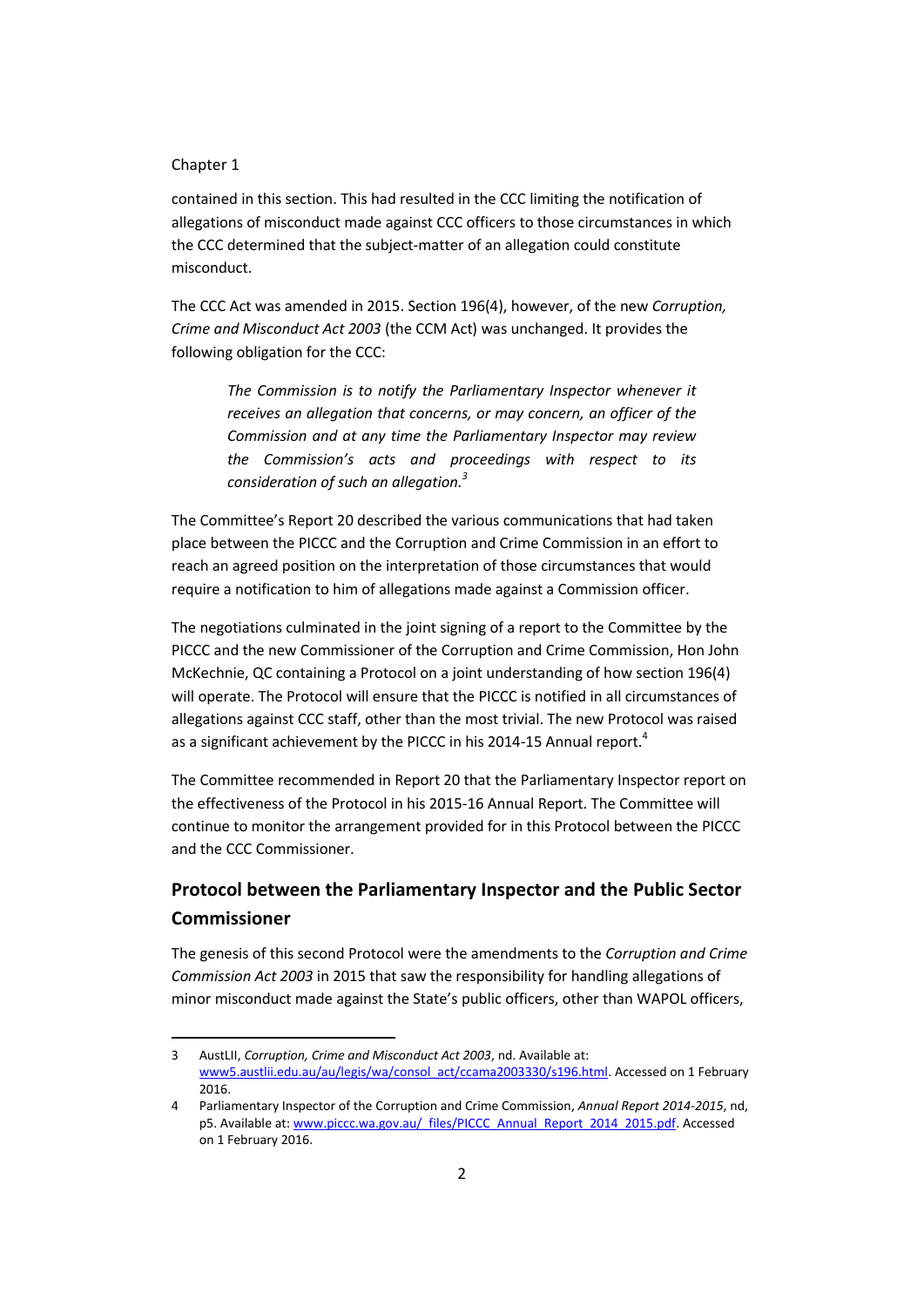being moved from the Corruption and Crime Commission to the Public Sector Commission.

One consequence of the new CCM Act is that it now requires allegations of minor misconduct made against CCC officers to fall under the oversight of the Public Sector Commission. This amendment to the CCC Act was highlighted by the PICCC in a closed hearing with the Committee in March 2015, particularly where a complaint might include allegations of both serious and minor misconduct.

The PICCC told the Committee, that while the *Corruption and Crime Commission Amendment (Misconduct) Bill 2014* had received Royal assent on 9 December 2014:

*…I assume that the fact that there has been no amendment to the provisions that affect the exercise of my functions suggests to me that the Parliament did not wish to change that and would want to leave an oversight through my office to the Committee of any misconduct activity in relation to Commission officers. I am not sure what effect has been created by the way in which the legislation has been formulated.<sup>5</sup>*

The Committee raised the consequences of this shift in responsibilities in its Report 21, *Recent amendments to the* Corruption and Crime Commission Act 2003*: Some implications for Western Australia's integrity framework,* tabled on 18 June 2015. 6 This Report noted the PICCC's advice in his letter to the Committee on 20 April 2015 that:

*The provision of current interest is s 196(4)* [of the CCC Act] *which imposes on the CCC the obligation to notify me of any allegation which concerns or may concern a Commission officer. … but it is clear that the obligation of notification to me is only imposed on the CCC and my powers, although considerable, of oversight and to take over the matter myself, may only be exercised in relation to the CCC and its officers.*

*I would have no capacity to exercise those powers in respect of a matter in the hands of the PSC* [Public Sector Commissioner] *where a CCC officer was the subject of an allegation which may or may not amount to misconduct of any degree of seriousness, whereas, if the* 

 $\overline{a}$ 

<sup>5</sup> Hon Michael Murray QC, Parliamentary Inspector of the Corruption and Crime Commission, *Transcript of Evidence*, Closed hearing, 18 March 2015.

<sup>6</sup> Joint Standing Committee on the Corruption and Crime Commission, *Recent amendments to the*  Corruption and Crime Commission Act 2003*: Some implications for Western Australia's integrity framework*, 18 June 2015. Available at: [www.parliament.wa.gov.au/Parliament/commit.nsf/\(Report+Lookup+by+Com+ID\)/146BF840C1E](http://www.parliament.wa.gov.au/Parliament/commit.nsf/(Report+Lookup+by+Com+ID)/146BF840C1EDEC5948257E6700293792/$file/Report%2021-%20PSC%20minor%20misconduct-%20FINAL.pdf) [DEC5948257E6700293792/\\$file/Report%2021-%20PSC%20minor%20misconduct-%20FINAL.pdf.](http://www.parliament.wa.gov.au/Parliament/commit.nsf/(Report+Lookup+by+Com+ID)/146BF840C1EDEC5948257E6700293792/$file/Report%2021-%20PSC%20minor%20misconduct-%20FINAL.pdf) Accessed on 1 February 2016.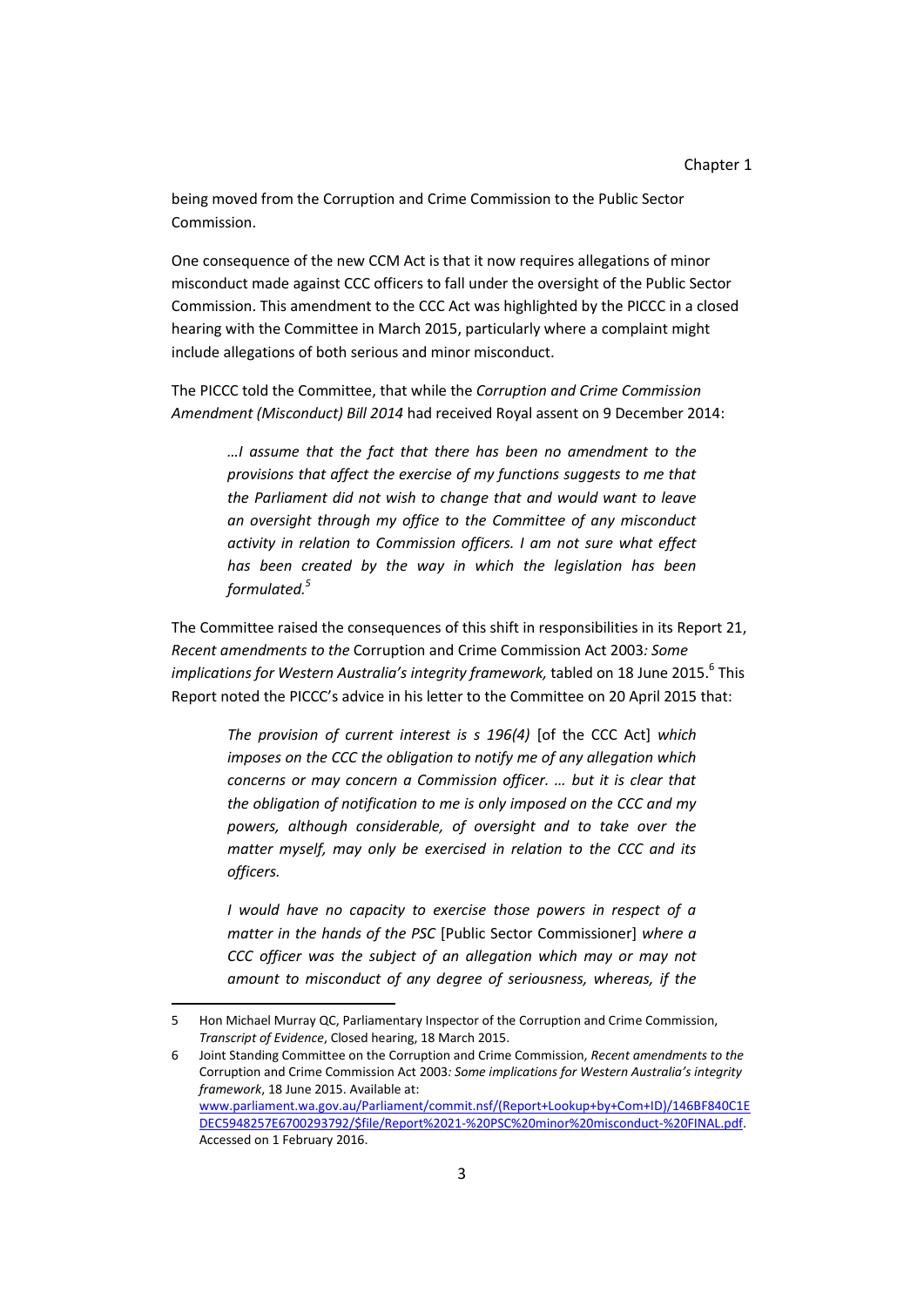#### Chapter 1

*matter was before the CCC the notification obligation would arise no matter how serious or minor the allegation was.<sup>7</sup>*

The PICCC also advised the Committee that he had had discussions about this matter with the Public Sector Commissioner, Mr Mal Wauchope, and that it was his understanding that Mr Wauchope:

*…would take the view that if any allegation is made to be dealt with by him, concerning or which may concern a CCC officer, he would think it appropriate to refer the allegation to the CCC pursuant to s 45T(1)(b), thereby generating the obligation of the CCC to notify me and to deal with the matter, if not removed to me, under my direction.*

*I would be content with such an arrangement, which was also canvassed with me by Acting Commissioner Shanahan, SC. It would obviate the need to consider further amendment of the* [CCM] *Act to cure what seems to me to be an unintended hiatus in the amended scheme. 8*

It was the view of the PICCC that, to alleviate further amendments to the CCM Act, a Protocol be developed similar to the one that he had developed with the Corruption and Crime Commissioner. The Protocol between the PICCC and the Public Sector Commissioner was finalised in November 2015 and is provided in Appendix 2.<sup>9</sup>

#### <span id="page-13-0"></span>**Finding 1**

The Protocol developed by the Public Sector Commissioner and the Parliamentary Inspector of the Corruption and Crime Commission is intended to ensure that there is clarity between them and the Corruption and Crime Commission in regard to the handling of allegations of minor misconduct made against officers of the Corruption and Crime Commission.

The Committee will continue to monitor the arrangement provided for in this Protocol between the PICCC and the Public Sector Commissioner.

#### <span id="page-13-1"></span>**Recommendation 1**

The Parliamentary Inspector of the Corruption and Crime Commission should report to Parliament, no later than in his 2015-16 Annual Report, on the effectiveness of the Protocol he has developed with the Public Sector Commissioner on the handling of allegations of minor misconduct made against officers of the Corruption and Crime Commission.

l

<sup>7</sup> Ibid, p13.

<sup>8</sup> Ibid.

<sup>9</sup> Hon Michael Murray QC, Parliamentary Inspector of the Corruption and Crime Commission, Letter, 10 November 2015.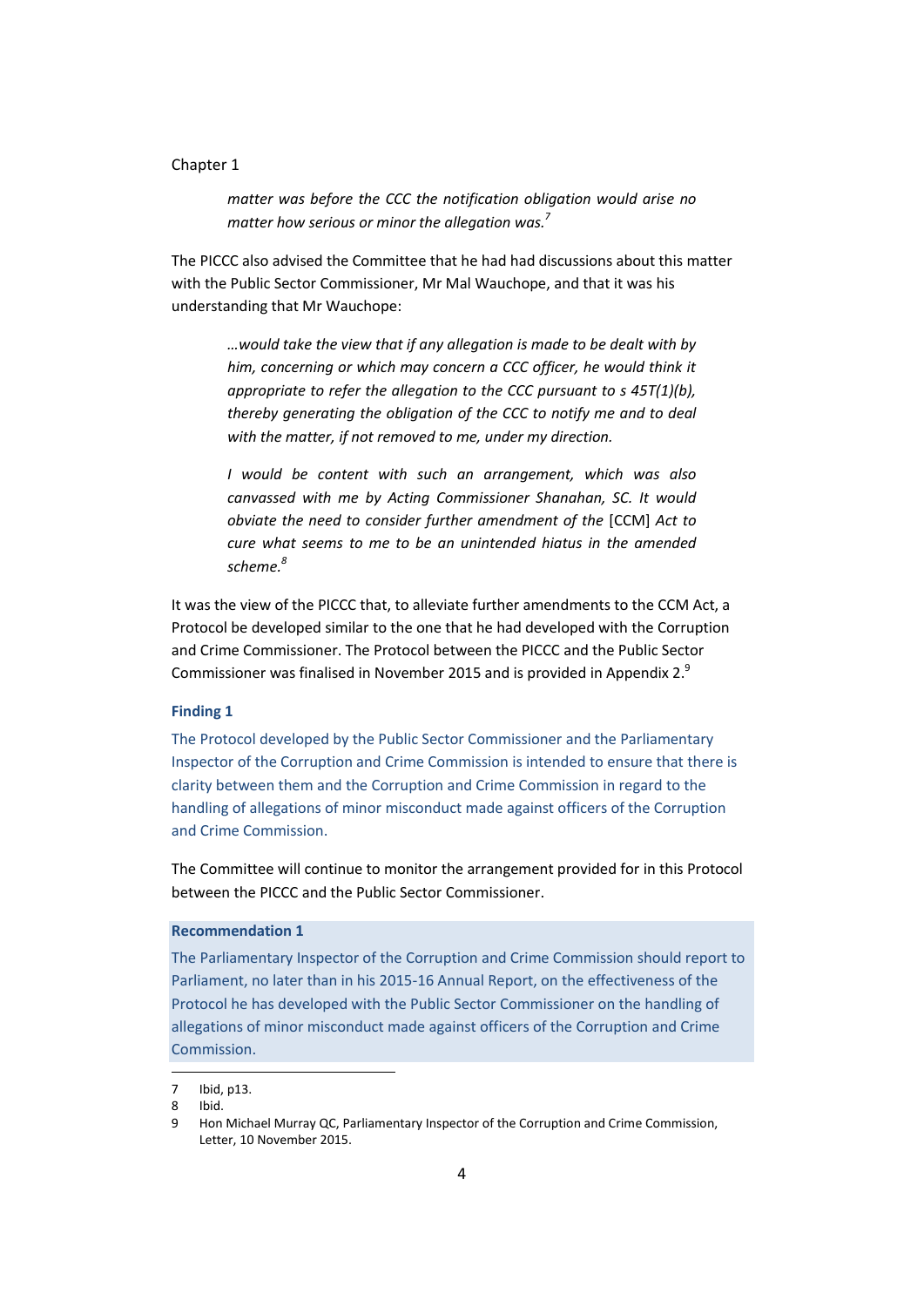#### <span id="page-14-0"></span>**Conclusion**

The Committee agrees with the actions taken by the PICCC in establishing Protocols with the Corruption and Crime Commissioner and the Public Sector Commissioner to ensure that he retains the responsibility for overseeing any allegation made against CCC officers, other than the most trivial.

The completion of the two Protocols indicates the collaborative nature of the State's integrity agencies. More importantly, it also ensures that allegations concerning officers of the Corruption and Crime Commission are properly bought to the attention of the Parliamentary Inspector.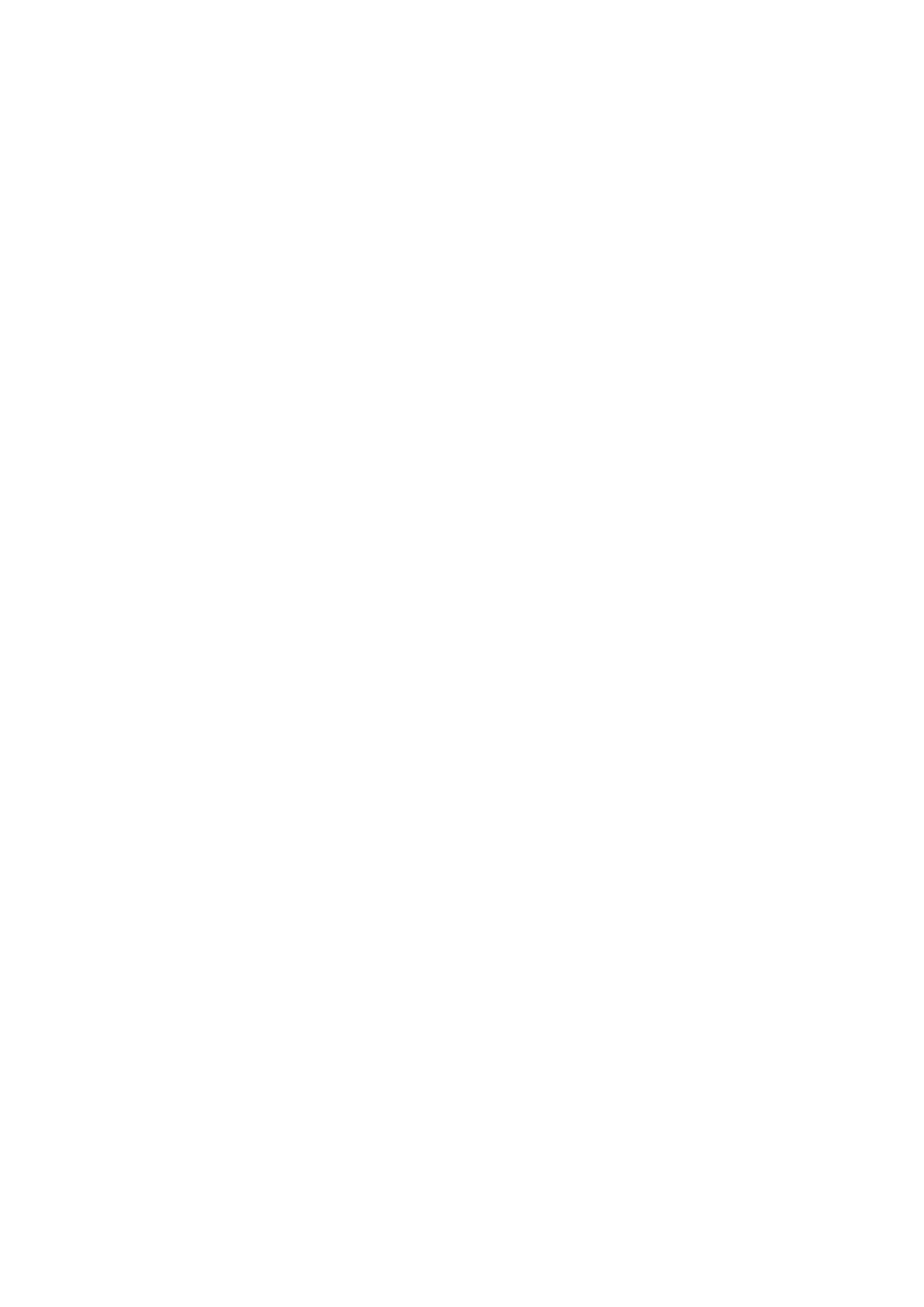### <span id="page-16-1"></span><span id="page-16-0"></span>**Appendix One**

### Protocol with CCC Commissioner in regard to the use of section 196 of the CCM Act

| The Parliamentary Inspector of the Corruption and Crime Commission<br>And                                                                                                                                                                                                                                                                                                                           |
|-----------------------------------------------------------------------------------------------------------------------------------------------------------------------------------------------------------------------------------------------------------------------------------------------------------------------------------------------------------------------------------------------------|
| The Commissioner of the Corruption and Crime Commission                                                                                                                                                                                                                                                                                                                                             |
| <b>HEREBY AGREE:</b>                                                                                                                                                                                                                                                                                                                                                                                |
| 1. The subject of this Protocol is any matter or information received in any way<br>by the Commission which concerns, or may concern, the conduct, by act or<br>omission, publicly or privately, of an officer of the Commission in an adverse<br>manner in that it may, directly or indirectly, reflect adversely upon the<br>person's fitness for office as an officer of the Commission.         |
| 2. This Protocol will not operate in respect of a matter or information which is<br>merely the expression of dissatisfaction with the determination of a matter by<br>an officer or officers of the Commission performing the duties of their office.                                                                                                                                               |
| 3. As soon as reasonably practicable after the Commission receives a matter or<br>information to which this Protocol applies, a senior officer will notify the<br>Parliamentary Inspector, in writing of;                                                                                                                                                                                           |
| • the date of receipt of the matter or information,<br>from whom it was received.<br>$\bullet$<br>the particulars of the matter or information (a copy of any written record is<br>$\bullet$<br>to be provided),<br>any other information which may be relevant for the Parliamentary<br>$\bullet$<br>Inspector to know, and<br>how the Commission is dealing, or proposes to deal with the matter. |
| 4. If, when the above notification is made, the information last-mentioned in [3]<br>is not known, the Parliamentary Inspector is to be provided with that<br>information as soon as it is available.                                                                                                                                                                                               |
| 5. If, upon his review of the matter, the Parliamentary Inspector does not remove<br>it from the Commission to himself for consideration and determination, the<br>Commission will inform the Parliamentary Inspector of its final determination<br>of the matter.                                                                                                                                  |
| 6. If the Commission becomes aware of a matter or information of a kind<br>described in [1] from other than a source external to the Commission, the<br>Parliamentary Inspector is to be notified of it in accordance with [3] and [4] of<br>this Protocol.                                                                                                                                         |
|                                                                                                                                                                                                                                                                                                                                                                                                     |
|                                                                                                                                                                                                                                                                                                                                                                                                     |
|                                                                                                                                                                                                                                                                                                                                                                                                     |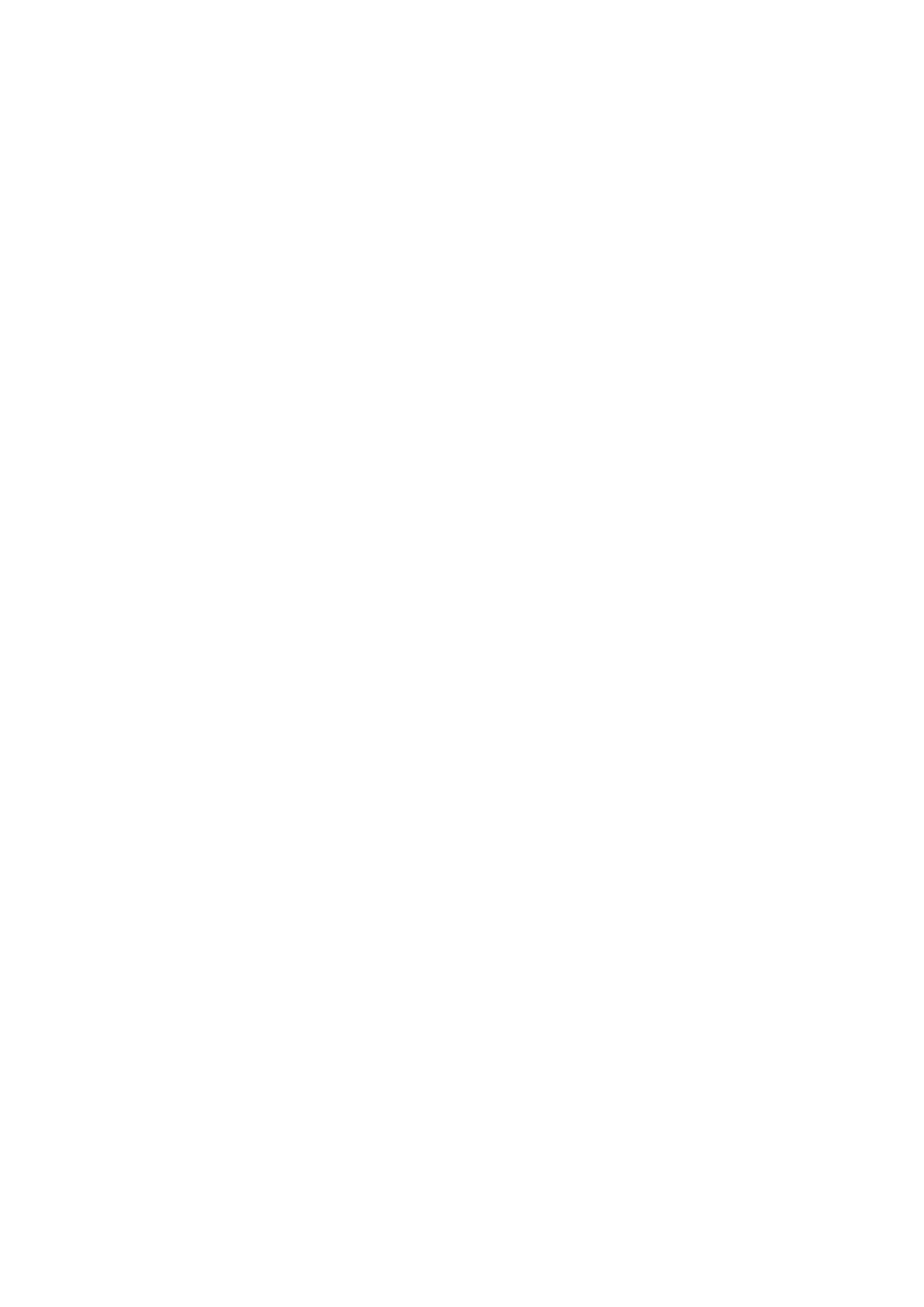### <span id="page-18-0"></span>**Appendix Two**

Protocol with Public Sector Commissioner in regard to the use of section 45G of the CCM Act